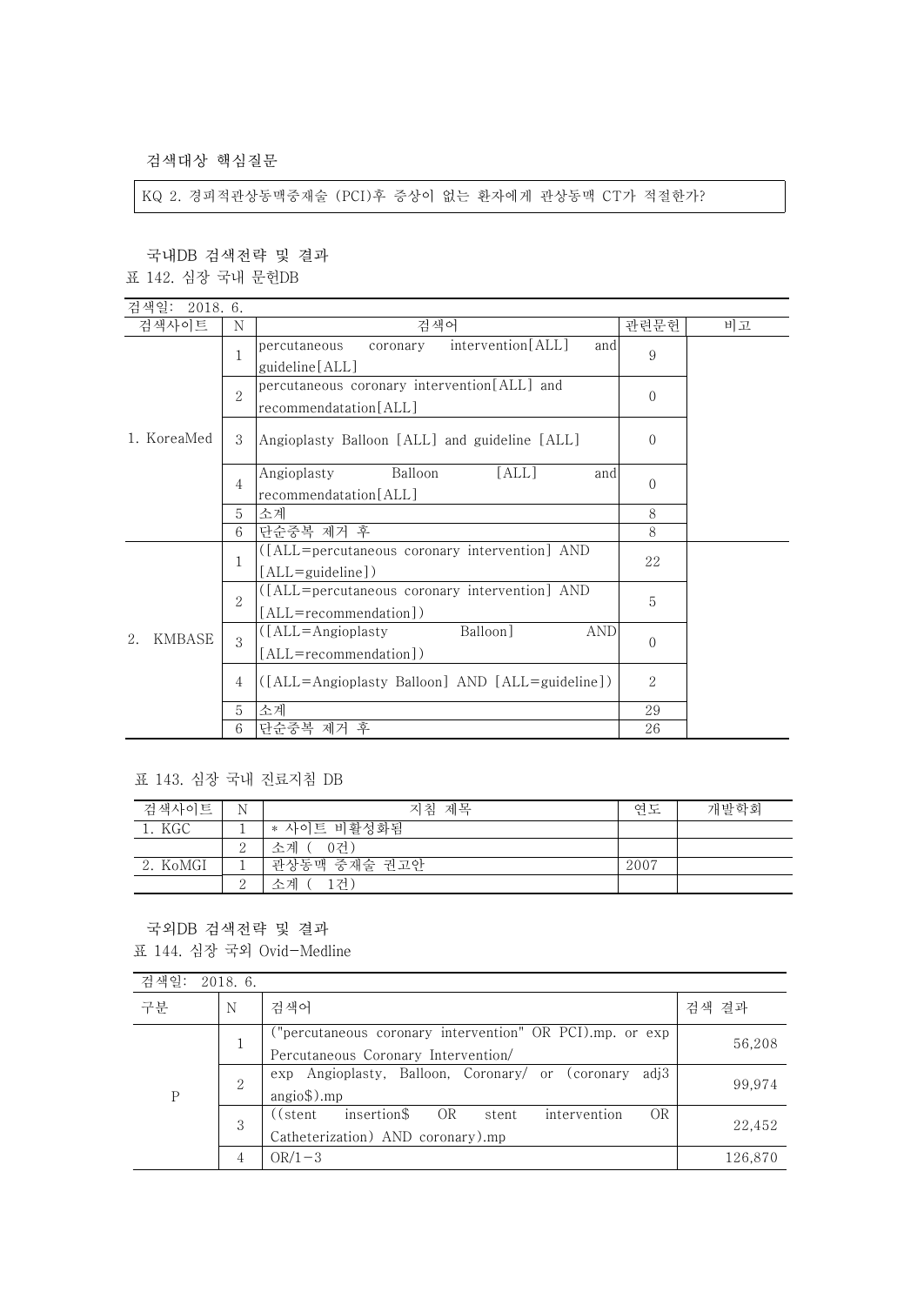| 검사   | 5  | (imaging or radiolog\$ or radiograp\$).tw                                           | 843,422   |
|------|----|-------------------------------------------------------------------------------------|-----------|
|      | 6  | $\exp$ Tomography, X-Ray Computed/ OR CT.mp                                         | 481,315   |
|      | 7  | $OR/5-6$                                                                            | 1,176,203 |
|      | 8  | (coronary OR cardiac OR cardio\$).tw.                                               | 1,129,080 |
|      | 9  | 7 AND 8                                                                             | 82,088    |
|      | 10 | 4 AND 9                                                                             | 17,832    |
| P&검사 | 11 | (guideline\$ or recommendation\$).ti. or (practice guideline<br>guideline).pt<br>or | 99,091    |
| 지침필터 | 12 | 10 AND 11                                                                           | 93        |
| 종합   | 13 | 7 AND 8                                                                             | 6         |

## 표 145. 심장 국외 Ovid-Embase

| 검색일:      | 2018. 6. |                |                                                                                                        |           |
|-----------|----------|----------------|--------------------------------------------------------------------------------------------------------|-----------|
| 구분        |          | N              | 검색어                                                                                                    | 검색 결과     |
| ${\bf P}$ |          | $\mathbf{1}$   | ('percutaneous coronary intervention' OR PCI):ab,ti or exp<br>'percutaneous coronary intervention'/exp | 44,559    |
|           |          | $\overline{2}$ | 'transluminal coronary angioplasty'/exp or ('coronary adj3<br>$angio*$ '): $ab, ti$                    | 26,331    |
|           |          | 3              | 1 OR 2                                                                                                 | 67,181    |
|           |          | 4              | $(\text{imaging or radiolog* or radiograph})$ :ab,ti                                                   | 1,329,226 |
|           |          | 5              | 'computer assisted tomography'/exp or CT:ab,ti                                                         | 1,085,903 |
| 검사        |          | 6              | radiodiagnosis/exp                                                                                     | 45,857    |
|           |          | 7              | 4 OR 5 OR 6                                                                                            | 2,501,749 |
|           |          | 8              | (coronary OR cardiac OR cardio*):ab,ti                                                                 | 1,760,884 |
|           |          | 9              | 7 AND 8                                                                                                | 307,038   |
| P&검사      |          | 10             | 3 AND 9                                                                                                | 20,419    |
| 지침필터      |          | 11             | guideline *: ti OR recommendation *: ti                                                                | 125,895   |
| 종합        |          | 12             | 10 and 11                                                                                              | 141       |

## 표 146. 심장 국외 GIN

| 검색일: 2018. 6. |                                    |       |  |  |
|---------------|------------------------------------|-------|--|--|
| Ν             | <u> 거 새</u> 어                      | 검색 결과 |  |  |
|               | percutaneous coronary intervention |       |  |  |
|               | Angioplasty Balloon                |       |  |  |

## 표 147. 심장 국외 NGC

| 검색일: 2018. 6. |                                      |       |  |  |
|---------------|--------------------------------------|-------|--|--|
| Ν             | <u> 거 새</u> 어                        | 검색 결과 |  |  |
|               | "percutaneous coronary intervention" |       |  |  |
|               | Angioplasty Balloon                  |       |  |  |